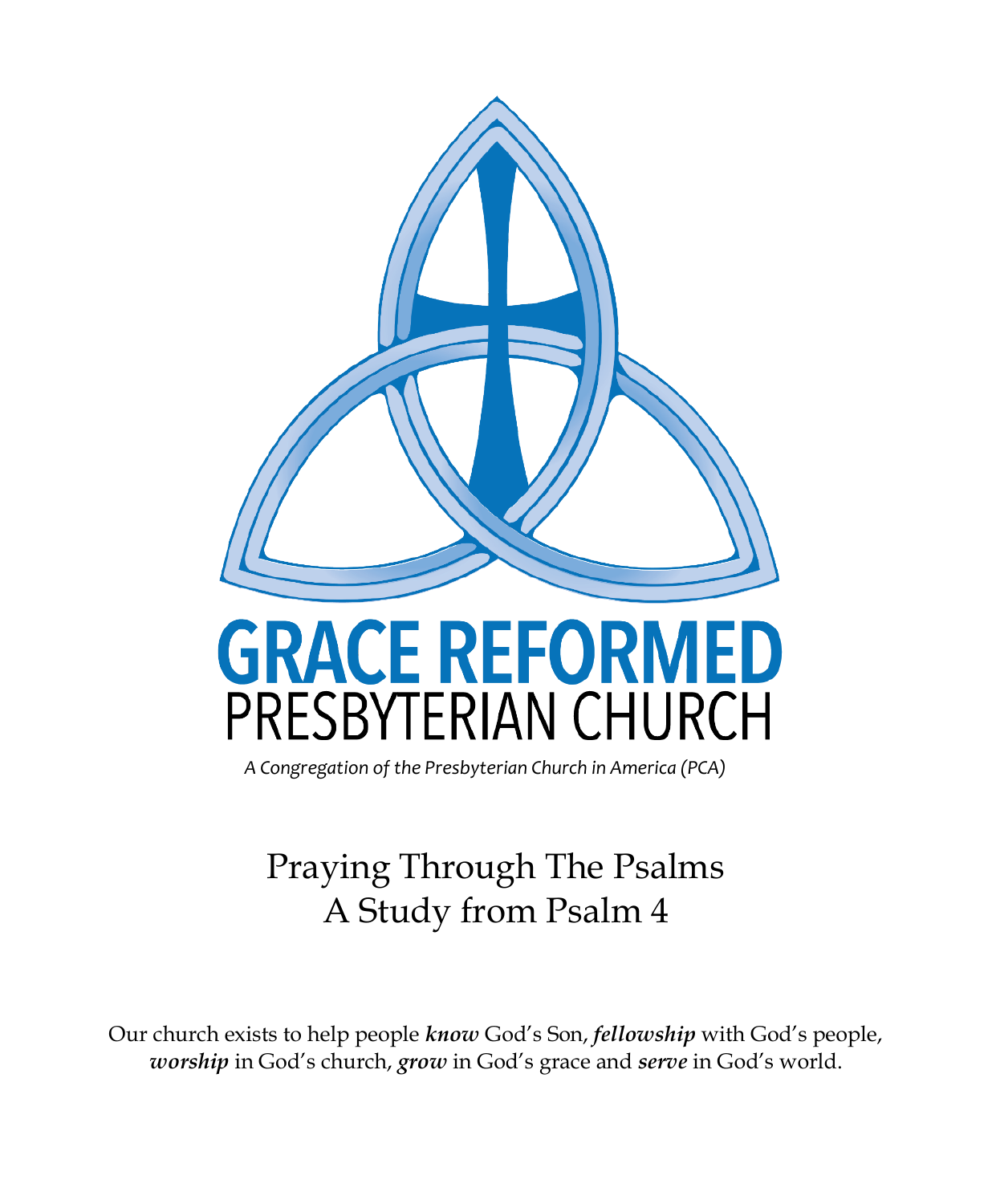## **The Lord's Day | June 19, 2022**

### **Order of Worship**

#### **Welcome & Announcements**

*Please silence your electronic device before the worship service begins.*

**Worship Leader:** John Daniello, Ruling Elder

#### **Preparation for Worship:** *Psalm 5:3*

In the morning, O LORD, you hear my voice; at daybreak I lay my plea before you and wait in expectation.

#### **Call to Worship:** *Psalm [5:7](https://biblehub.com/psalms/5-7.htm)*

But I will enter your house by the abundance of your loving devotion; in reverence I will bow down toward your holy temple.

#### **Invocation**

#### **<sup>+</sup>Opening Hymn:** *How Can I Keep From Singing*

#### **Confession of Sin**

Lord God we confess to you our sinful fears today. We hide our fears of failure, of inadequacy, and of rejection, often we hide our fears by denying, boasting and rejecting others. We confess Lord Jesus that your peace often does not abide in us, and we are too often not a vessel of your peace to others. Holy Spirit, shine on our hearts and our lives the gift of your grace that others might come to rejoice as they find refuge in you.

#### **Assurance of Pardon:** *Psalm 5[:11-](https://biblehub.com/psalms/5-11.htm)12*

But let all who take refuge in you rejoice; let them ever shout for joy. May you shelter them, that those who love your name may rejoice in you. For surely you, O LORD, bless the righteous; you surround them with the shield of your favor.

#### **<sup>+</sup>Song of Response:** *Great Are You, Lord*

**Confession of Faith**: *Westminster Shorter Catechism Q5-8*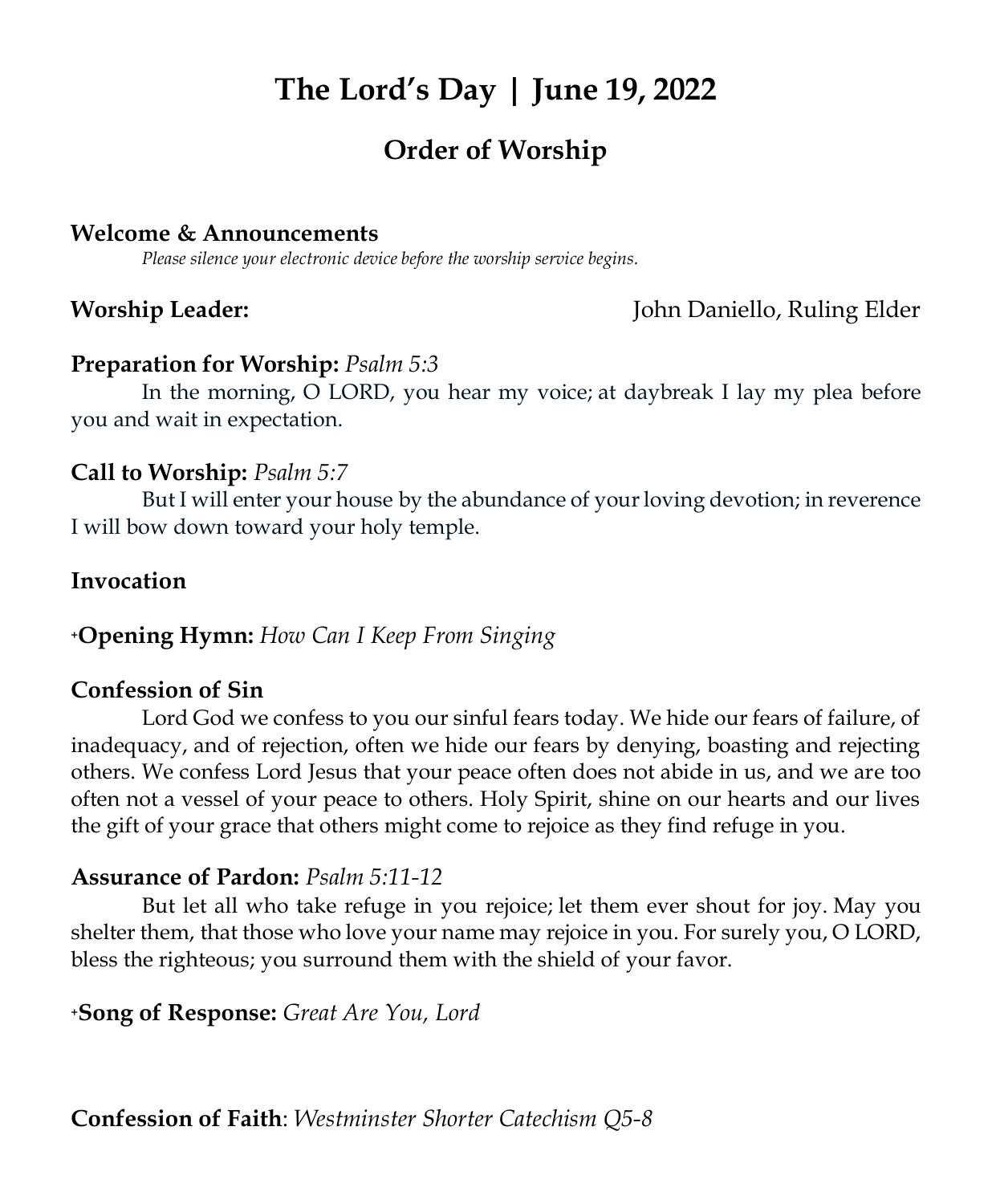**Leader:** Are there more Gods than one?

*All:* There is but one only [a], the living and true God [b].

[a]. [Deut.](https://biblia.com/bible/kjv1900/Deut.%206.4) 6:4; Isa. [44:6;](https://biblia.com/bible/kjv1900/Isa.%2044.6) [45:21-22;](https://biblia.com/bible/kjv1900/Isa%2045.21-22) 1 Cor. [8:4-6](https://biblia.com/bible/kjv1900/1%20Cor.%208.4-6)

[b]. Jer. [10:10;](https://biblia.com/bible/kjv1900/Jer.%2010.10) [John](https://biblia.com/bible/kjv1900/John%2017.3) 17:3; 1 [Thess.](https://biblia.com/bible/kjv1900/1%20Thess.%201.9) 1:9; 1 [John](https://biblia.com/bible/kjv1900/1%20John%205.20) 5:20

#### **Leader: How many persons are there in the Godhead?**

*All:* There are three persons in the Godhead; the Father, the Son, and the Holy Ghost [a]; and these three are one God, the same in substance, equal in power and glory. [b]

[a]. Matt. [3:16-17;](https://biblia.com/bible/kjv1900/Matt.%203.16-17) [28:19;](https://biblia.com/bible/kjv1900/Matt%2028.19) 2 Cor. [13:14;](https://biblia.com/bible/kjv1900/2%20Cor.%2013.14) 1 [Pet.](https://biblia.com/bible/kjv1900/1%20Pet.%201.2) 1:2

[b]. Ps. [45:6;](https://biblia.com/bible/kjv1900/Ps.%2045.6) [John](https://biblia.com/bible/kjv1900/John%201.1) 1:1; [17:5;](https://biblia.com/bible/kjv1900/John%2017.5) Acts [5:3-4;](https://biblia.com/bible/kjv1900/Acts%205.3-4) [Rom.](https://biblia.com/bible/kjv1900/Rom.%209.5) 9:5; [Col.](https://biblia.com/bible/kjv1900/Col.%202.9) 2:9; Jude [24-25](https://biblia.com/bible/kjv1900/Jude%2024-25)

#### **Leader: What are the decrees of God?**

*All:* The decrees of God are, his eternal purpose, according to the counsel of his will, whereby, for his own glory, he hath foreordained whatsoever comes to pass [a].

[a]. Ps. [33:11;](https://biblia.com/bible/kjv1900/Ps.%2033.11) Isa. [14:24;](https://biblia.com/bible/kjv1900/Isa.%2014.24) Acts [2:23;](https://biblia.com/bible/kjv1900/Acts%202.23) Eph. [1:11-12](https://biblia.com/bible/kjv1900/Eph.%201.11-12)

#### **Leader: How doth God execute his decrees?**

*All:* God executeth his decrees in the works of creation and providence[a].

[a]. Ps. [148:8;](https://biblia.com/bible/kjv1900/Ps.%20148.8) Isa. [40:26;](https://biblia.com/bible/kjv1900/Isa.%2040.26) [Dan.](https://biblia.com/bible/kjv1900/Dan.%204.35) 4:35; Acts [4:24-28;](https://biblia.com/bible/kjv1900/Acts%204.24-28) [Rev.](https://biblia.com/bible/kjv1900/Rev.%204.11) 4:11

#### **<sup>+</sup>Hymn of Thanksgiving:** *Psalm 62*

#### **Children's Sermon**

#### **Pastoral Prayer**

**+Scripture Reading:** *Psalm 4* **pg. 569** 

**Sermon**: *Calling God* **Rev. Karl Dortzbach** 

**<sup>+</sup>Song of Application:** *Shine on Us*

**<sup>+</sup>Benediction**

 **+***If able, please stand*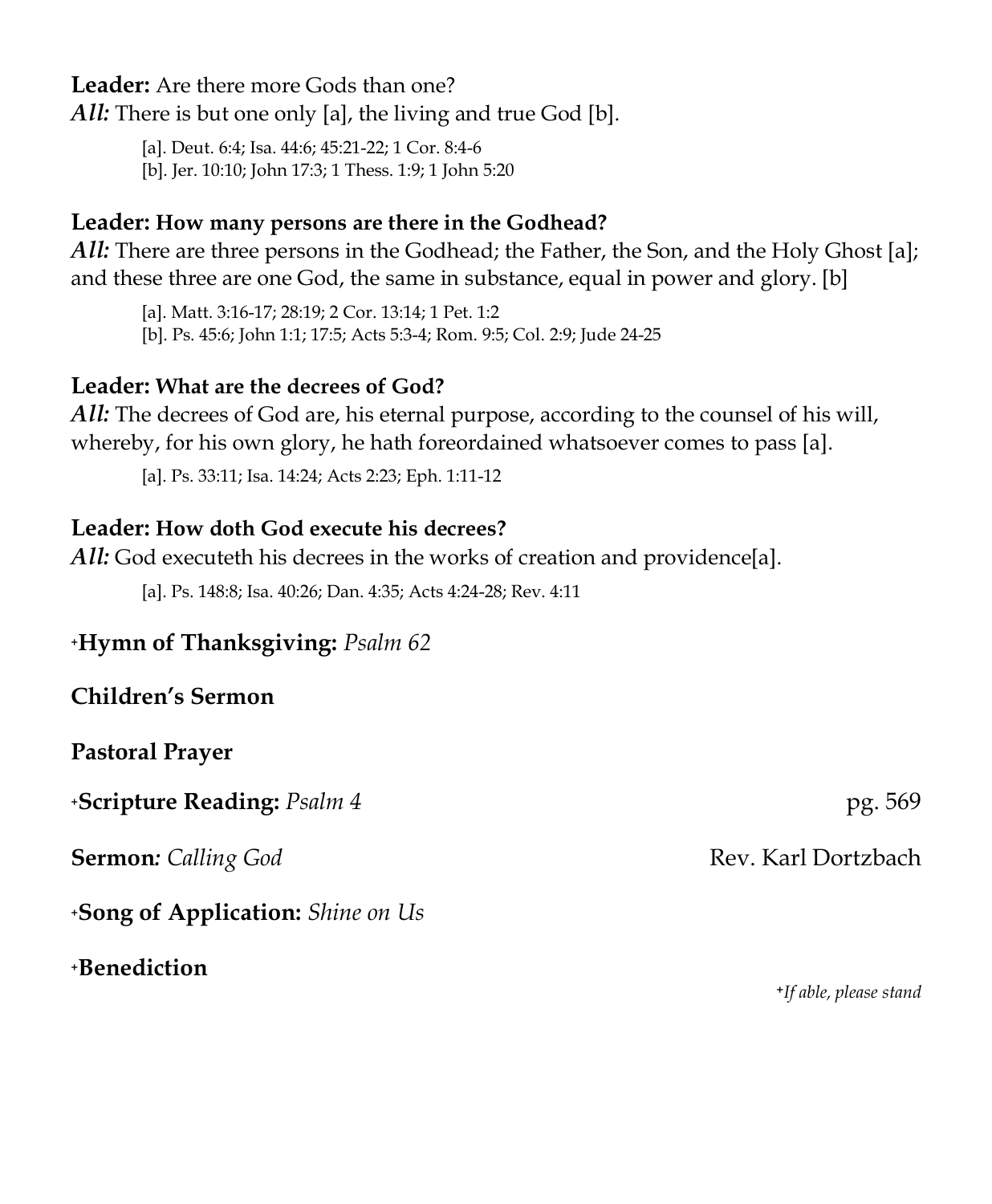#### **Sermon Notes**

**Preparation for Next Week:** Read through Psalm 8 as suggested in the Announcements.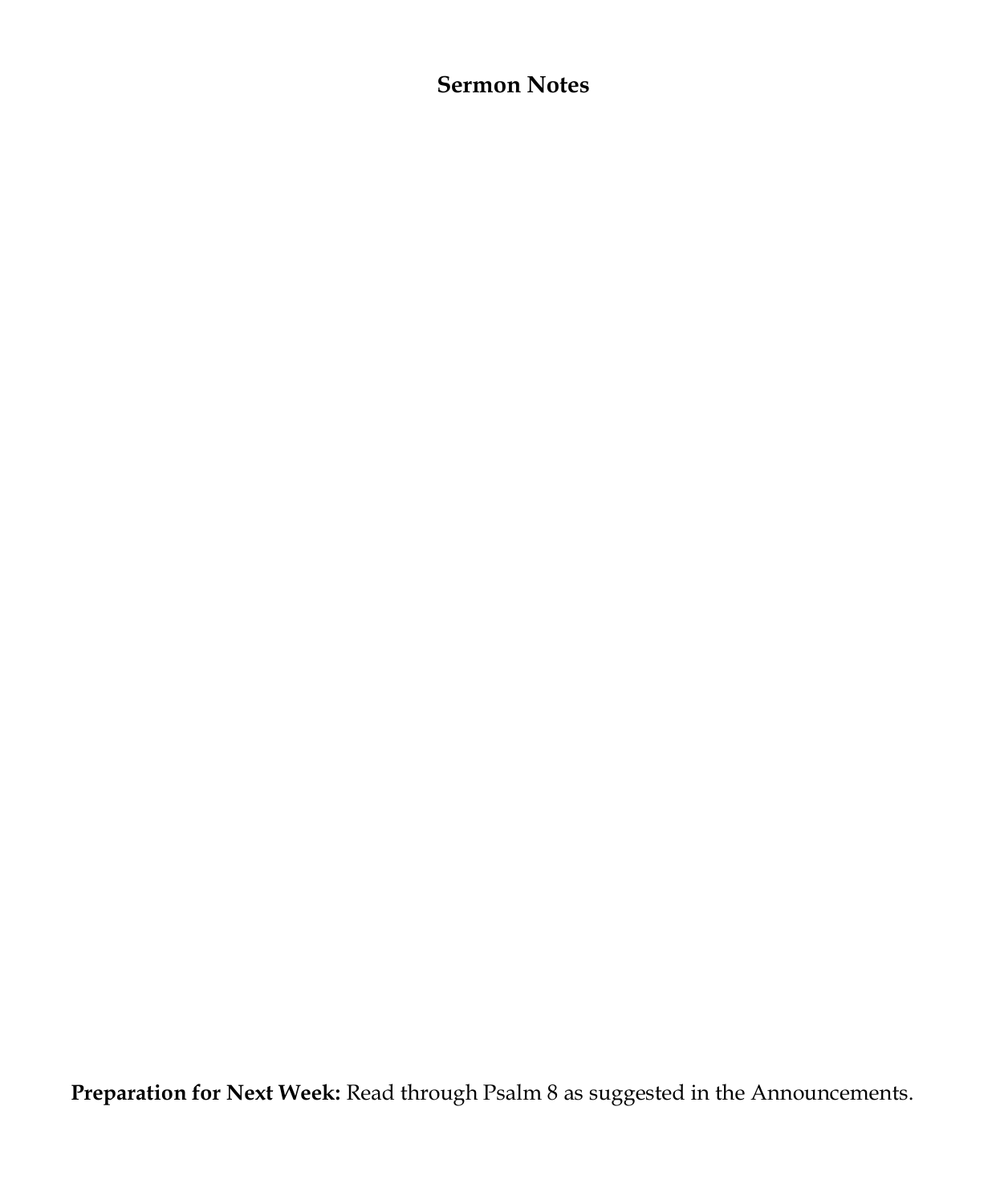#### **Children's Criss Cross**

Use the clues to fill in the words below. Words can go across or down. The words are in Psalm 4. Letters are shared when the words intersect.

|                                                                                                                                                                                               | <b>ACROSS</b><br>4. The number of today's Psalm<br>7. Today's sermon is from __________ four<br>8. __ myself and I |  |  |  |  |        |
|-----------------------------------------------------------------------------------------------------------------------------------------------------------------------------------------------|--------------------------------------------------------------------------------------------------------------------|--|--|--|--|--------|
| <b>DOWN</b><br>1. A 4 letter name for Jesus<br>3. He does ____________ my questions<br>5. A phone is for _____________ people.<br>6. He answers because he ______ me<br>10. He is the creator |                                                                                                                    |  |  |  |  |        |
| 9                                                                                                                                                                                             | 10                                                                                                                 |  |  |  |  | 6<br>8 |
|                                                                                                                                                                                               |                                                                                                                    |  |  |  |  |        |
|                                                                                                                                                                                               |                                                                                                                    |  |  |  |  |        |

The answers: Calling God Four Righteousness Gracious Answer Lord Hears Psalm Me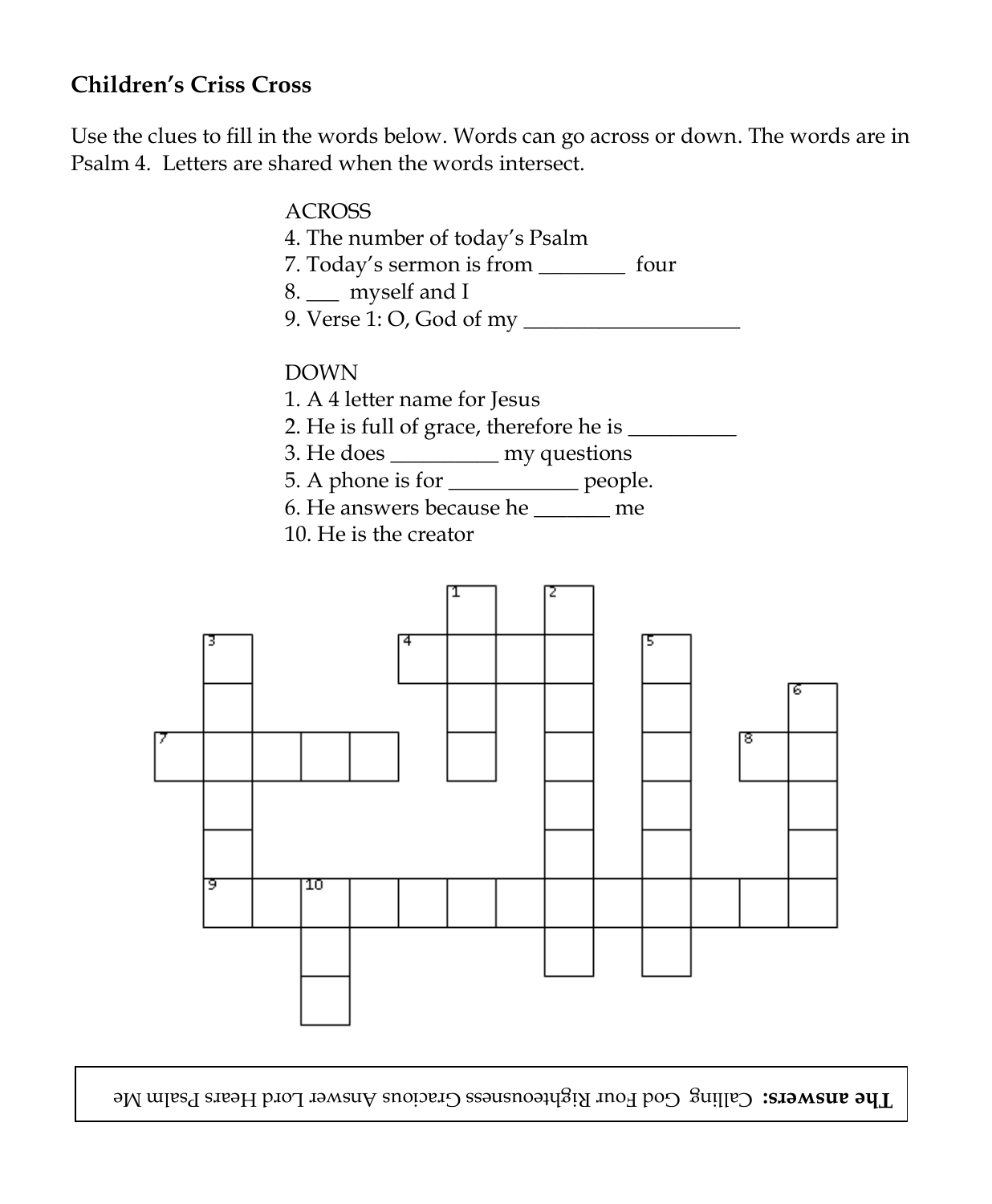#### **Announcements**

**New Sermon Series***:* Praying through the Psalms: Book of reference: [Learning to pray](https://www.amazon.com/Learning-Pray-Through-Psalms-James/dp/0830833323/ref=sr_1_1?crid=1V2XBKG5NDXXB&keywords=learning+to+pray+through+the+psalms&qid=1655241239&sprefix=learning+to+pray+through+the+psalme%2Caps%2C62&sr=8-1)  [through the Psalms b](https://www.amazon.com/Learning-Pray-Through-Psalms-James/dp/0830833323/ref=sr_1_1?crid=1V2XBKG5NDXXB&keywords=learning+to+pray+through+the+psalms&qid=1655241239&sprefix=learning+to+pray+through+the+psalme%2Caps%2C62&sr=8-1)y James W Sire. Use this guide each week: 1. Read, reread, and read again! 2. Clarify the text, get an understanding of each word or phrase. 3. Analyze the structure: the flow of ideas, the flow of emotions, and the rhetorical structure. 4. What does the psalm tell you about God's character? His covenant with His people? His redemption? 5. Understand the psalmist's own complex and changing relationship to God. 6. Make the speech of the psalmist your own by repeating the words as your, adapting the words to your situation.

**Wednesday Prayer Meeting:** Join us on Zoom for prayer at 7:30 PM.

**Adult Sunday School:** Join us as we commit the hour to pray for missionaries supported by Grace.

**VBS:** Online registration has begun! Go to grpca.org/VBS to reserve your place at Zoomerang, June 27 to July 1. Zoomerang is for children aged 4 through those that just completed 5th grade. Contact Bonnie Warshaw for more information. Use the flyers in the bulletin and foyer to invite friends and neighbors to VBS.

**Southwest Emergency Services Donations:** The current need is for everyday baby items like diapers, wipes, pacifiers, and shampoo.

**Sunday Offering:** There will be no offering plate passed on Sunday. Please put Sunday offerings in the box on the front door of the church. Thank you.